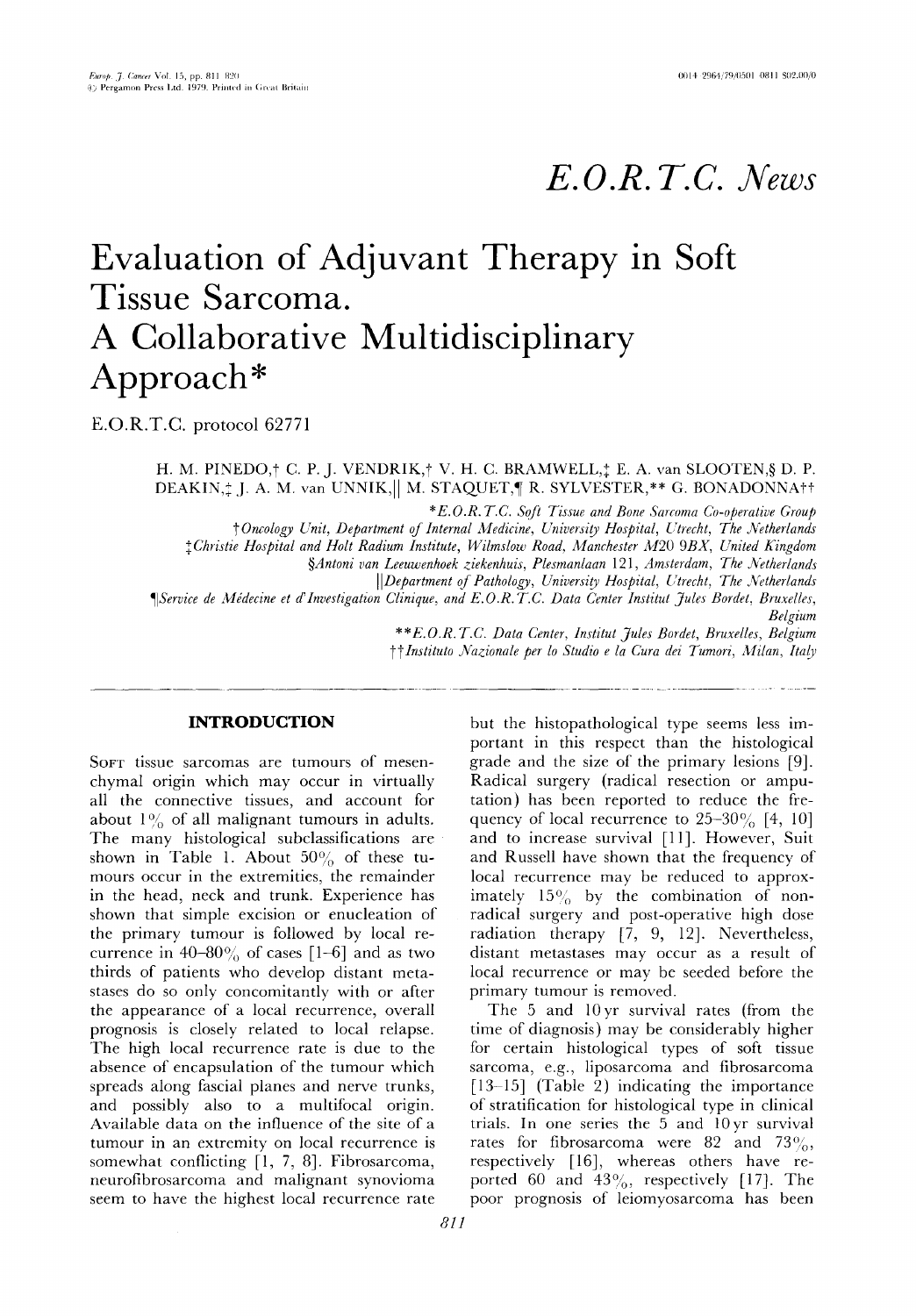- 1. Fibrosarcoma
- Liposarcoma
- 3. Leiomyosarcoma
- 4. Rhabdomyosarcoma
- 5. Malignant haemangioendothelioma (angiosarcoma)
- 6. Malignant lymphangiopericytoma
- 7. Malignant lymphangioendothelioma (lymphangiosarcoma)
- 8. Malignant synovioma<br>9. Malignant Schwannol
- 9. Malignant Schwannoma (neurofibrosarcoma)<br>10. Malignant mesenchymoma
- Malignant mesenchymoma
- 11. Alveolar soft-parts sarcoma
- 12. Malignant granular cell tumour
- 13. Chrondrosarcoma of soft parts
- 14. Osteosarcoma of soft parts<br>15. Malignant giant-cell tumo Malignant giant-cell tumour of soft parts
- 16. Malignant fibroxanthoma
- 17. Clear-cell sarcoma of tendons and aponeuroses

| Histological type   | $5 \,\text{yr}$ [4, 16, 48] |    |    | $10 \,\text{yr}$ [16, 48] |          |
|---------------------|-----------------------------|----|----|---------------------------|----------|
| Unclassified        | 43                          |    | 39 |                           | 30       |
| Liposarcoma         | 47                          | 77 | 78 | 64                        | 53       |
| Rhabdomyosarcoma    | 26                          | 29 | 10 | 25                        | $\Omega$ |
| Malignant synovioma | 40                          |    |    |                           |          |
| Neurofibrosarcoma   | 20                          |    |    |                           |          |
| Fibrosarcoma        | 44                          | 82 | 60 | 73                        | 43       |
|                     |                             |    |    |                           |          |

*Table 2.* Survival  $\binom{0}{0}$  following treatment according to histological *type of sarcoma* (3 *series)* 

stressed, the mortality being surpassed only by that of rhabdomyosarcoma [16]. Synovial sarcoma [18] and the other rarer types of sarcoma [11, 13, 16, 19] seem to have an intermediate 5yr survival rate. Within each histological group the haematogenous spread, local recurrence and disease free survival times are determined predominantly by the histological grading. This is derived from many features, including encapsulation, vascularity and necrosis, overall cellularity, cellular pleomorphism and giant cells, but most emphasis is placed on mitotic activity. For instance a mitotic index above 12 in fibrosarcoma has been found to correlate with  $100\%$ metastases [20]. For soft tissue sarcoma of the lower extremities, distant metastases were the direct cause of death in  $90\%$  of cases.

Although soft tissue sarcomas were initially considered to be radio-resistant tumours, there are a number of reports in the literature of good regressions [21-23]. Thus, radiation therapy may have, in certain cases, a place in the palliative management of advanced sarcomas.

In recent years, it has been shown that several drugs are effective in advanced soft tissue sarcoma [24-26]. The most potent drugs in adults are adriamycin [27], and DTIC [27-29], but cyclophosphamide [30, 31] probably has some activity (Table 3). Vincristine, which is active in childhood sarcomas, seems to have no activity as a single agent in adult sarcomas [32, 33]. However the efficacy of the combination of adriamycin and DTIC seems to be increased by the addition of vincristine [27, 28]. Both experimental data [34] and clinical studies have shown that adriamycin and DTIC have an additive effect when given together [27, 35]. For this reason these two drugs have been chosen for simultaneous use and are alternated with vincris-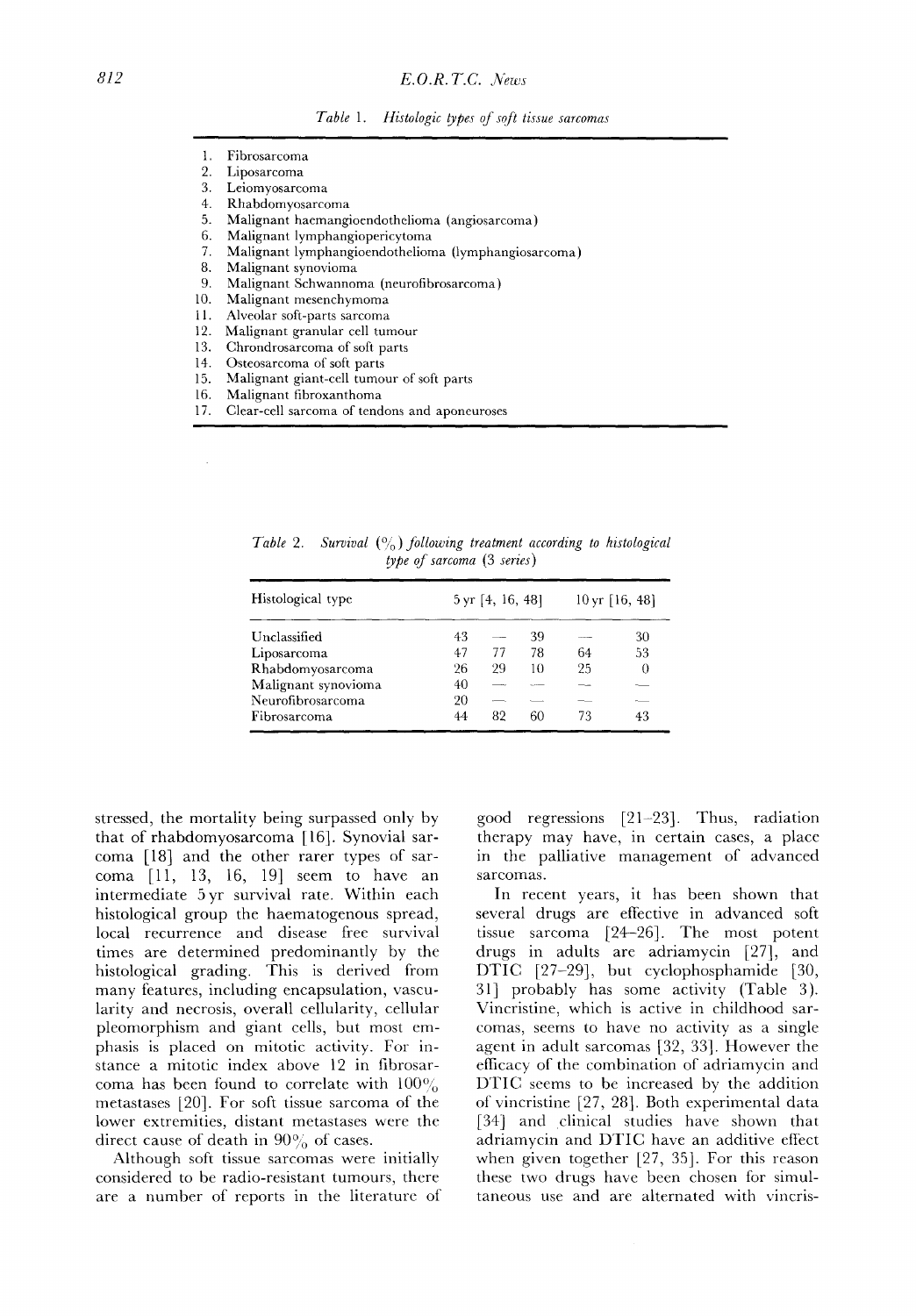| Drug             | No. of<br>cases | Response<br>rate | References |  |  |  |
|------------------|-----------------|------------------|------------|--|--|--|
| Vincristine      | 10              | U                | 33, 34     |  |  |  |
| Cyclophosphamide | 14              | 14               | 31, 32     |  |  |  |
| Adriamycin       | 357             | 27               | 28, 29     |  |  |  |
| DTIC             | 61              | 16               | 99         |  |  |  |
|                  |                 |                  |            |  |  |  |

*Table 3. Single drug treatment in advanced adult soft tissue sarcoma* 

tine plus cyclophosphamide in the \$2 arm of our protocol for advanced soft tissue sarcoma [36]. The reported overall response rate for combination chemotherapy with adriamycin, DTIC, cyclophosphamide and vincristine is between 50 and  $55\%$  with approximately  $15\%$  complete remisstions [27]. Our own experience with this combination in the S1 arm of our study for advanced sarcomas is different. The 4-drug combination is showing a response rate of  $30-35\%$ .

There are several reports documenting the value of adjuvant chemotherapy and immunotherapy in the treatment of malignancies. The use of post-operative adjuvant chemotherapy has improved survival of children with rhabdomyosarcoma [37-40], osteogenic sarcoma [41] and Ewing's sarcoma [17, 42]. There have been few studies of the use of adjuvant therapy in adult soft tissue sarcoma but some preliminary data indicate that the combination of surgery with adjuvant chemotherapy may be beneficial [43]. These authors used a regimen comprising adriamycin and high dose methotrexate with leucovorin rescue. Of the 16 patients given post-operative adjuvant therapy,  $11$  (68%) had remained disease-free at the time of analysis (mean follow up 9.3 months) whereas only 5 of 22 patients  $(23\%)$  in the control group without chemotherapy had remained free of metastases. However, this series includes both skeletal and soft tissue sarcomas and no indication is given of the number of cases in each histological group.

Sordillo [44] has used an adjuvant regimen comprising vincristine, high dose methotrexate, adriamycin, DTIC, actinomycin D and chlorambucil (ALOMAD) in 73 patients following surgery for soft tissue sarcoma. Twenty-four of 27 having adequate surgery for a primary or locally recurrent tumour remained disease-free 3-34 months (median 15 months) from surgery. These are very preliminary results and there were no controls. A randomised study conducted by

Rosenberg [45] compares amputation with limb sparing surgery and post-operative radiotherapy in adult soft tissue sarcoma. However, both groups received adjuvant chemotherapy with adriamycin, cyclophosphamide and high dose methotrexate with or without immunotherapy. The value of chemotherapy was assessed by comparison with historical control group of 66 patients treated at the NCI by radical surgery alone. There had been two local recurrences and three patients had developed distant metastases of 49 evaluable patients followed for 5-30 months (median 16 months). Actuarial analysis showed improved disease-free interval and survival for the patients receiving adjuvant chemotherapy compared with historical controls.

This paucity of information has prompted the E.O.R.T.C. and WHO to initiate a trial of adjuvant chemotherapy in adult soft tissue sarcoma. In view of the observations made in advanced sarcoma, preference has been given to the combination of adriamycin, DTIC, vincristine and cyclophosphamide as the adjuvant chemotherapy in the present protocol. In the treated group these drugs are given for eight monthly cycles following surgery, while the control group receives no chemotherapy.

Surgery, radiotherapy and pathology subcommittees have outlined guidelines for treatment of each modality. If the guidelines are not followed cases will be excluded from the trial.

#### **OBJECTIVES OF THE TRIAL**

The objective of this E.O.R.T.C. trial is to study the role of chemotherapy as an adjunct to surgery in the management of soft tissue sarcoma of the extremities and of the head and neck region. The disease-free interval and survival of patients receiving eight cycles of chemotherapy will be compared with a control group receiving no chemotherapy.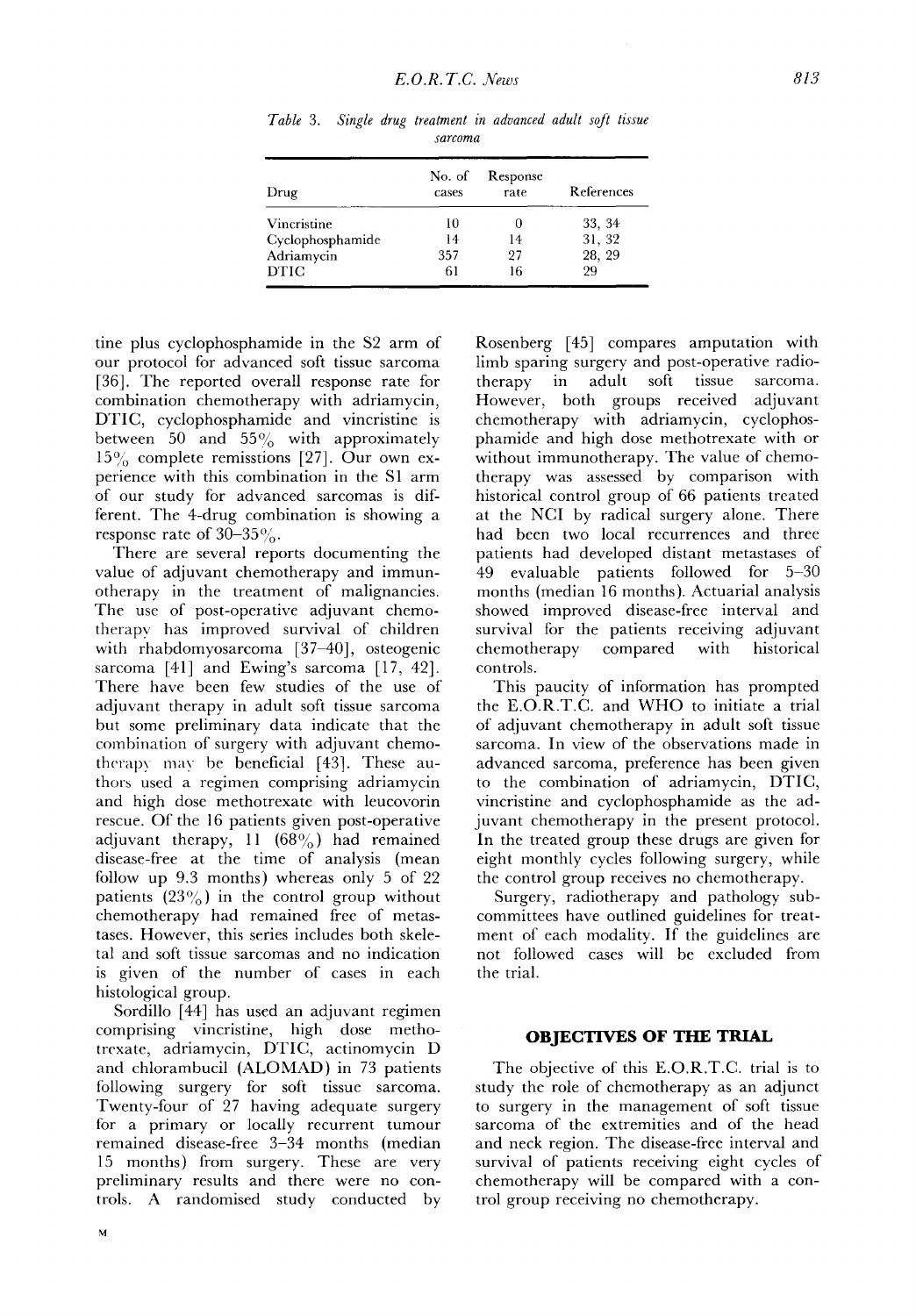## *Selection of patients*

*1. Conditions for patients' eligibility.* (a) All patients must have histological proven soft tissue sarcoma (Table 1). (b) The aim of surgery should have been total removal of the primary tumour. Tumours in the axillae, groins, scapular regions and buttocks will be considered as pertaining to the trunk. (c) There should be no metastases, neither distant nor in regional lymph nodes. Macroscopic residual disease excludes the patient from the trial, but the patient is still eligible if microscopic disease is demonstrated after presumed total excision. (d) The patients must have adequate bone marrow reserve (for details see protocol). (e) Chemotherapy should commence within 13 weeks following primary surgery, i.e., the first definite operation. A second operation may be required if, in the surgeon's opinion, the primary excision has not been adequate, but should be performed in the 13 week period following primary surgery, as should any post-operative chemotherapy. (f) Patients with locally recurrent disease, without distant metastases, are eligible for the trial. Removal of local residual tumour which should be followed by a course of radiotherapy must have been carried out less than 13 weeks prior to the start of chemotherapy.

*2. Conditions for patient exclusion.* (a) Patients who have had any pre-operative radiotherapy and/or chemotherapy. (b) Patients with macroscopic residual disease. (c) Patients under the age of 15 and above the age of 70. (d) Patients with serious post-operative complications who are not fit to start chemotherapy within 13 weeks of operation. For further details see protocol.

## **GUIDELINES FROM THE SURGICAL SUBCOMMITTEE**

In order to unify the group of patients entering this trial, the surgical treatment should be standardised as much as possible. The following points should serve as guidelines for surgical treatment when amputation is not indicated.

# *Biopsy*

1. If it seems likely on clinical assessment that a space occupying lesion is a soft tissue sarcoma, no attempt should be made to remove it immediately unless adequate excision with a margin of 2cm of macroscopically healthy tissue can be performed. In all other cases, the biopsy should be sited with the definitive procedure in mind so that the biopsy wound area need never subsequently be entered and can be excised in continuity with the specimen. Directions concerning the tissue to be removed will be found in the pathology section.

2. In view of the danger of local spread of the tumour, infiltration anaesthesia should never be used. Contamination of the pleural or peritoneal spaces should always be avoided. Trephine biopsy may only be used when open biopsy is not feasible. As a rule, however, the pathologists will require a generous biopsy including part of the tissue surrounding the tumour. When using a trephine (drill, biopsy needle, etc.) care should be taken never to pass through the tumour into normal tissue as impantation and local recurrence can easily occur.

3. When arteriography under general anaesthesia is indicated to ascertain whether there is involvement of major arteries or other important structures, it may be rewarding to perform the biopsy at the end of this procedure. When the tumour is localised in one of the extremities, the catheter should not be introduced from any site in the same limb. On rare occasions a frozen section may provide sufficient information to perform the definite excision immediately.

# *Definite procedure*

1. The incision should always extend several cm beyond the palpable margins of the tumour. If the tumour is located in or adjacent to a muscle this muscle should be completely removed.

2. Vital structures that need to be preserved should be identified 2-5 cm from the border of the tumour. They can be followed towards the tumour area to ascertain whether an excision may be performed or amputation is unavoidable.

3. If it appears feasible to dissect vital structures away from the tumour without leaving macroscopic tumour behind, dissection may be carried out provided radio-opaque markers are left along the borders of the area where the dissection came nearer to the tumour than the desired 2cm. If, however, macroscopic tumour tissue has to be left behind, the patient should not be entered into the trial.

4. When the tumour lies near to a bone, the periosteum with a layer of underlying cortex should be removed in the danger area.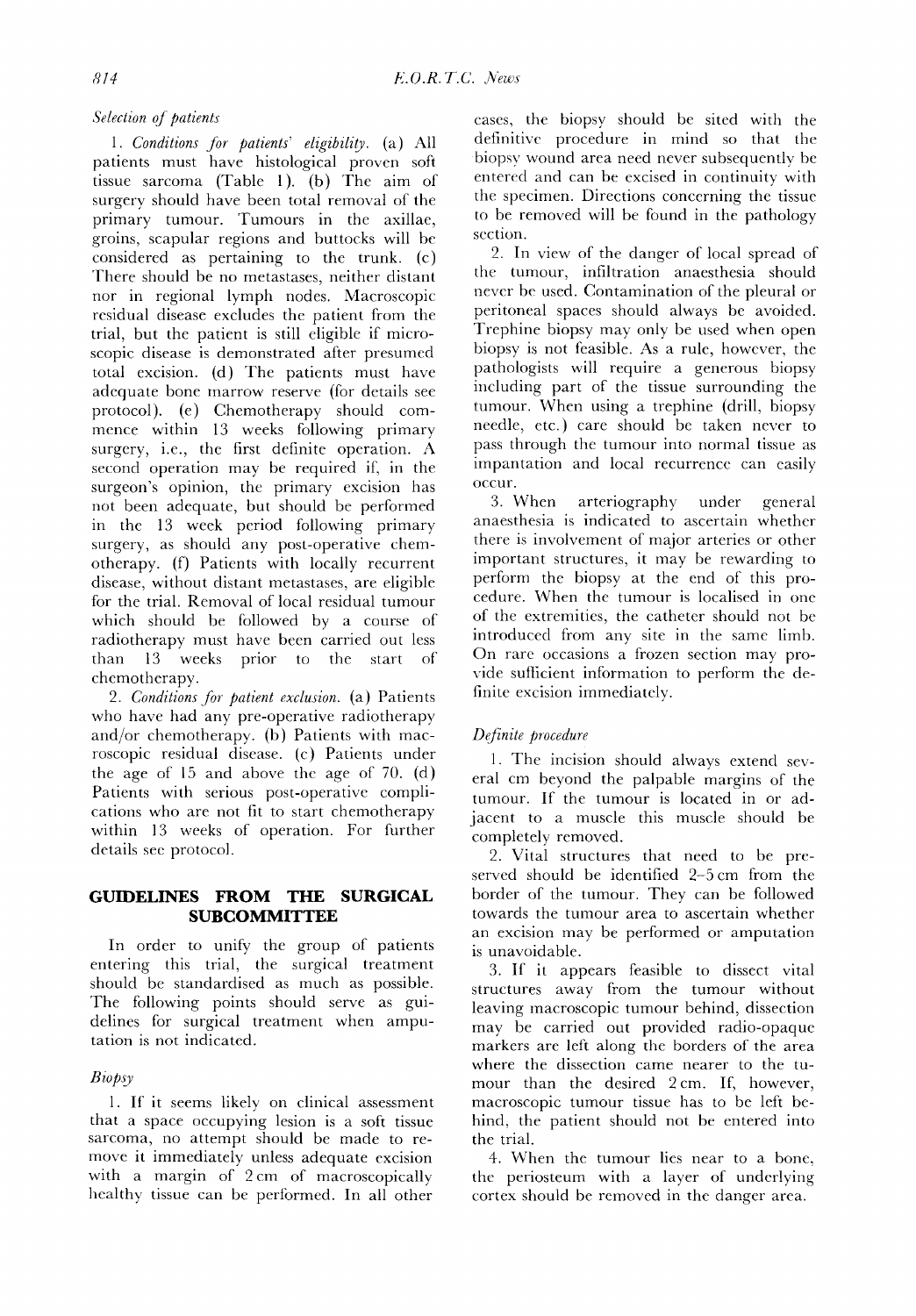### *Care of wound area*

After removing the specimen the wound may be washed with some cytotoxic fluid to reduce the chance of implantation of tumour cells mobilised during the excision. Washing with a liberal amount of Dakin's fluid for 5 min is suggested. Effective drainage with a suction device is desirable, especially when post-operative radiotherapy is indicated. The drain site should be placed in such a way that it will be covered by the radiotherapy portals. Pressure bandages should be avoided whereever possible as these may interfere with wound healing. The period between excision and irradiation must be as short as possible and wound complications tend to delay radiotherapy.

## **GUIDELINES FROM THE RADIOTHERAPY SUBCOMMITTEE**

#### *Indications for radiotherapy*

Radiotherapy has been shown to be helpful in preventing local recurrence when microscopic residual disease is present after surgery. To do this, high doses of radiation are required and the late effects, particularly fibrosis, may be severe.

When adequate surgery has been performed and there is no residual disease, macroscopic or microscopic, radiotherapy is not indicated. Radiotherapy is indicated in the following situations:

- 1. when there is microscopic residual disease after surgery;
- 2. when there is less than a one cm margin of normal tissue around the tumour specimen;
- 3. when a second operation has been performed, either for a local recurrence or an inadequate first operation. If the second operation has been an amputation, X-ray treatment should not be given and if X-ray treatment followed the primary operation, radiotherapy should not be repeated. Some radiotherapists will feel that all postoperative cases should receive radiotherapy. It has been decided, however, that if the above guidelines are not followed, cases will be excluded from the trial.

#### *Radiation dosage*

Soft tissue sarcomas vary widely in size, site and their proximity to critical organs and radiotherapy techniques and dosages will vary depending upon these various factors.

Where the dose need not be modified by the proximity of a critical tissue, the minimum dosage should be 5000 rad in 4 weeks (5 fractions/week), or the biological equivalent of this dose as calculated from the TDF tables of Orton [46]. The decision as to the areas to be included in the radiotherapy fields is made easier by the placement of radio-opaque clips on the margin of the tumour bed at surgery.

## **GUIDELINES FROM THE PATHOLOGY SUBCOMMITTEE**

- 1. The pathologist must be provided with sufficient material for diagnosis. If primary treatment takes place outside the participating centre, a representative section of untreated tumour tissue should be available.
- 2. The sections will be studied by at least two pathologists of the panel. If there is disagreement, the sections will be sent to other members of the panel. In order to achieve a consensus of opinion, meetings of the members of the panel will be held at regular intervals. The Pathological Institute of the State University of Utrecht acts as co-ordinating centre for the pathology of this trial. All members of the pathology panel will be informed about the cases received by the co-ordinating centre.
- 3. Each member is entitled to study all cases entered into the trial, if he so wishes. The sections or tissue fragments should be sent to the co-ordinating centre accompanied by relevant information which should be entered on to a special pathology form distributed by the pathology subcommittee.
- 4. As a basis for diagnosis the WHO classification (Table 1) is used. The members of the panel will try to formulate a grading system.
- 5. Cases of fibromatosis and so-called well differentiated liposarcomas are excluded.
- 6. The surgical specimen should be accompanied by a diagram and clearly marked to enable the pathologist to orientiate the tissue in the body. Points of special interest should be marked separately.
- 7. In the pathology report from the local pathologist the relationship between the tumour tissue and the dissection plane should be clearly stated, preferably illustrated by a diagram or photograph.
- 8. It would be helpful to receice a copy of the angiogram.
- 9. If biopsies are performed when the patient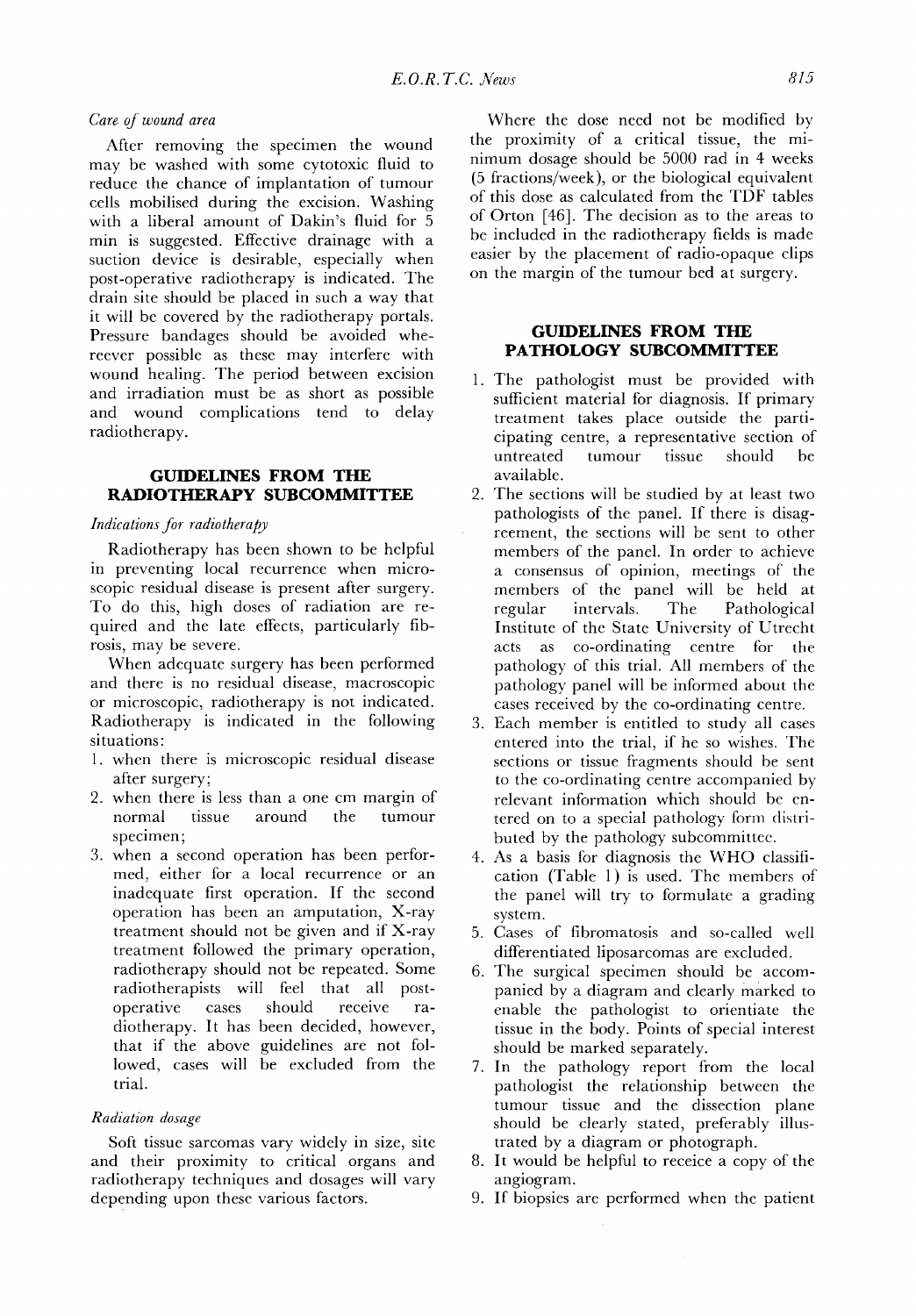goes off study or an autopsy is perfbrmed, the subcommittee would be keen to study this material as well.

## **DESIGN OF THE TRIAL**

- 1. Randomisation of the patients will take place within 13 weeks following definite surgery for the primary tumour or local recurrence.
- 2. Eligible patients will be randomised either to the chemotherapy group receiving the S1 schedule (see below) for eight cycles, or to the control group receiving chemotherapy.
- 3. Stratification at the time of randomisation will be according to:
	- (a) the site of the primary tumour:
		- (i) trunk [including tumours in the groins, buttocks, axillae and scapular regions but excluding intrathoracic and intra-abdominal tumours (see e.)] and head and neck;
		- (ii) limbs.
	- (b) radiotherapy or no radiotherapy. In addition retrospective stratification at the time of statistical analysis will recognise the following groups:
	- (c) patients for whom the interval between primary operation and initiation of chemotherapy is:
		- (i) less than  $\ddot{8}$  weeks;
		- $(ii)$  8-13 weeks.
	- (d) patients who have further removal of a local recurrence occurring more than 13 weeks after the primary operation. The operation for local recurrence should have been performed less than 13 weeks prior to initiation of chemotherapy.
	- (e) patients with intrathoracic or intraabdominal tumours (including visceral organs and retroperitoneal tumours).
	- (f) patients with uterine sarcomas.

## **THERAPEUTIC REGIMEN**

Treatment group 1:S1 (8 cycles).

Treatment group 2: Control (no further treatment).

S1: adriamycin  $50 \text{ mg/m}^2$ , day 1, i.v., cyclophosphamide  $500 \text{ mg/m}^2$ , day 1, i.v., vincristine  $1.5 \text{ mg/m}^2$  (top dose 2 mg), day 1, i.v., DTIC  $400 \text{ mg/m}^2$ , days  $1-3$  i.v.

This scheme is repeated on days 29, 57 etc. There will be no dose adjustments for age.

### *1. Initiation of chemotherapy*

Chemotherapy should be started as soon as possible, although one may have to wait until radiotherapy (if indicated) has been terminated. However, chemotherapy should not be postponed for more than 13 weeks after surgery.

#### *2. Duration of chemotherapy*

In treatment group 1, the S1 treatment will be given for 8 cycles and then all treatment will be discontinued.

#### *3. Trealmenl qfter going ~/ study*

Patients developing local recurrence or metastases will go otf study. Patients relapsing in treatment group 1 can be entered into a Phase II study. Patients going off treatment in Group 2 should receive the S1 regimen so that survival of patients in the two arms can be compared.

Details of dose modifications for drugs, preand post-treatment investigations, registration and randomisation of patients, together with statistical considerations are given in the protocol and follow general E.O.R.T.C. policy.

#### **CONCLUSIONS**

Soft tissue sarcomas are a rare group of tumours with widely ranging natural histories. Adequate surgery is often mutilating and may still be followed by widespread dissemination. Adjuvant chemotherapy has the aims of destroying any seeding metastases or microscopic residual tumour when the tumour burden is at its lowest, but has its own hazard and toxicity. It is important to determine whether chemotherapy is preventing or merely delaying the appearance of metastases as has been suggested for osteosarcoma [47] and whether survival could be similar if chemotherapy is given at the time of overt relapse. These questions can only be answered by a large randomised trial, with a concurrent control group of patients, examining the value of chemotherapy following adequate surgery. The current E.O.R.T.C./WHO trial was set up with these questions in mind and approximately 200 eligible patients will be required to provide a reliable answer.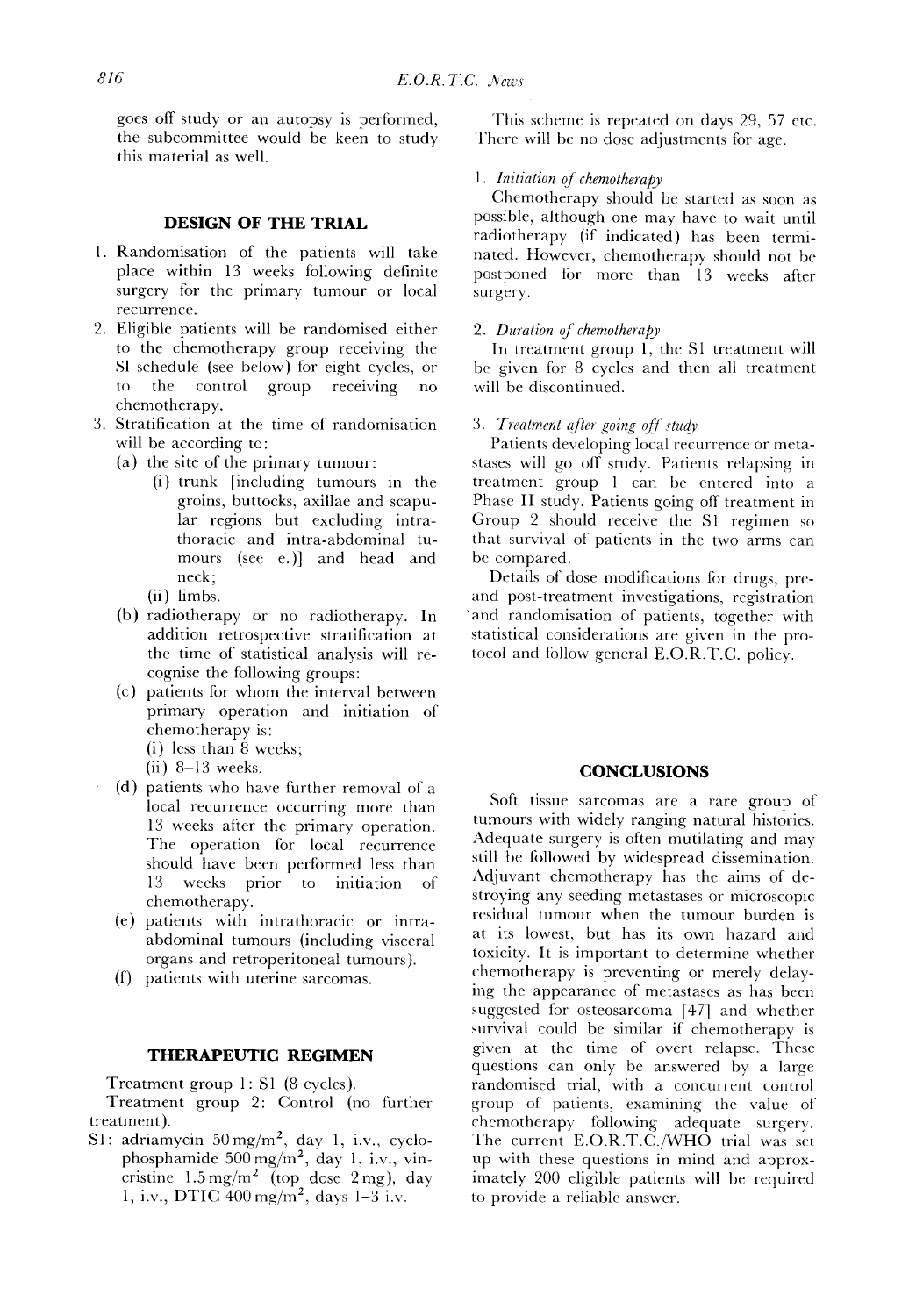### **ADMINISTRATIVE RESPONSIBILITIES**

This study is a joint study of institutions working in the E.O.R.T.C. Soft Tissue and Bone Sarcoma Co-operative Group and institutions working in the WHO Melanoma Group:

- 1. Nederlands Kanker Instituut, Amsterdam, Dr. R. Somers/A. H. Tierie, Dr. E. A. van Slooten.
- 2. Rotterdams Radiotherapeutisch Instituut, Rotterdam, Dr. J. H. Mulder.
- 3. Academisch Ziekenhuis, Leiden, Dr. A. T. van Oosterom.
- 4. Academisch Ziekenhuis, Utrecht, Dr. H. M. Pinedo, C. P. J. Vendrik.
- 5. Radboud Ziekenhuis, Nijmegen, Dr. Th. Wagener.
- 6. Institut de Cancérologie et d'Immunogénétique, Hôpital Paul-Brousse 14, avenue Paul-Vaillant-Couturier 94800 Villejuif, France, Prof. Dr. C. Jasmin.
- 7. Instituto Nazionale per lo Studio e la Cura Dei Tumori, Milano, Italy, Dr. G. Bonadonna, Dr. L. Genari.
- 8. Medizinische Klinik Hämatologie Oncologie, Universität, München, Marchionistrasse 15, D-8000 München-70, W. Germany, Dr. H. Sauer.
- 9. Christie Hospital and Holt Radium Institute, Manchester, Dr. V. Bramwell, Dr. D. Deakin, Manchester Royal Infirmary, Dr. D. E. Markham.
- 10. Centre des Tumeurs de l'Université de Bruxelles, Institut Jules Bordet, 1, rue Héger Bordet, 1000 Bruxelles, Belgium, Dr. R. de Jager, Dr. R. Regnier, Dr. F. J. Lejeune.
- 11. Centro de Oncologia Policlinicas, Hospital General de Asturias, Oviedo, Spain, Dr. A. Brugarolas.
- 12. Academy of Medical Sciences, Karhirskoje Shoussee 6, Moscow, USSR, Dr. N. Trapeznikov.
- 13. Centre Léon Bérard, 28, rue Laënnec, 69 Lyon 8e, France, Dr. Fr. Cheix.
- 14. Department R 11, Finseninstituten, 49, Strandboulevarden, 2100 Copenhagen, Denmark, Dr. H. T. Mouridson.
- 15. Institut Gustave-Roussy, ICIG, 16bis avenue Paul-Vaillant-Couturier, 94800 Villejuif, France, Dr. J. Rouëssé/Dr. J. Genin, Dr. D. Sarrazin.
- 16. Evangelismos Medical Center, 24, avine St. Athens 140, Greece, Dr. A. N. Papaioannou.
- 17. Det Norske Radiumhospital, Montebello, Oslo 3, Norway, Dr. P. Solherin.

## **STUDY CO-ORDINATOR AND SUBCOMMITTEES**

*Study coordinator* 

H. M. Pinedo, Oncology Unit, Department of Internal Medicine, University Hospital, Utrecht, The Netherlands, tel. 030-372202 or 030-379111.

## *Subcommittees*

*Surgery subcommittee.* E. A. van Slooten, Chairman, Antoni van Leeuwenhoekziekenhuis, Plesmanlaan 121, Amsterdam, The Netherlands.

- Members: L. Genari (Milan), F. Lejeune (Brussels), J. Genin (Paris), D. E. Markham
- (Manchester) and N. Trapeznikov (Moscow). *Radiotherapy Subcommittee.* D. P. Deakin,

Chairman, Christie Hospital and Holt Radium Institute, Wilmslow Road, Manchester M90 9BX, United Kingdom.

Members' R. Regnier (Brussels), D. Sarrazin (Paris) and A. H. Tierie (Amsterdam).

*, Pathology Subcommittee.* J. A. M. van Unnik, chairman, Department of Pathology, University Hospital, Utrecht, The Netherlands.

Members: G. Contesso (Paris), A. Heimann (Brussles), F. Rilke (Milan), O. G. Dodge (Manchester) and I. I. Olchovskoja (Moscow).

#### *Statistical Service*

E.O.R.T.C. Data Center, Institut Jules Bordet 1, Rue Héger Bordet, 1000, Brussels, Belgium. Tel. (02) 538.65.33, Telex 22773.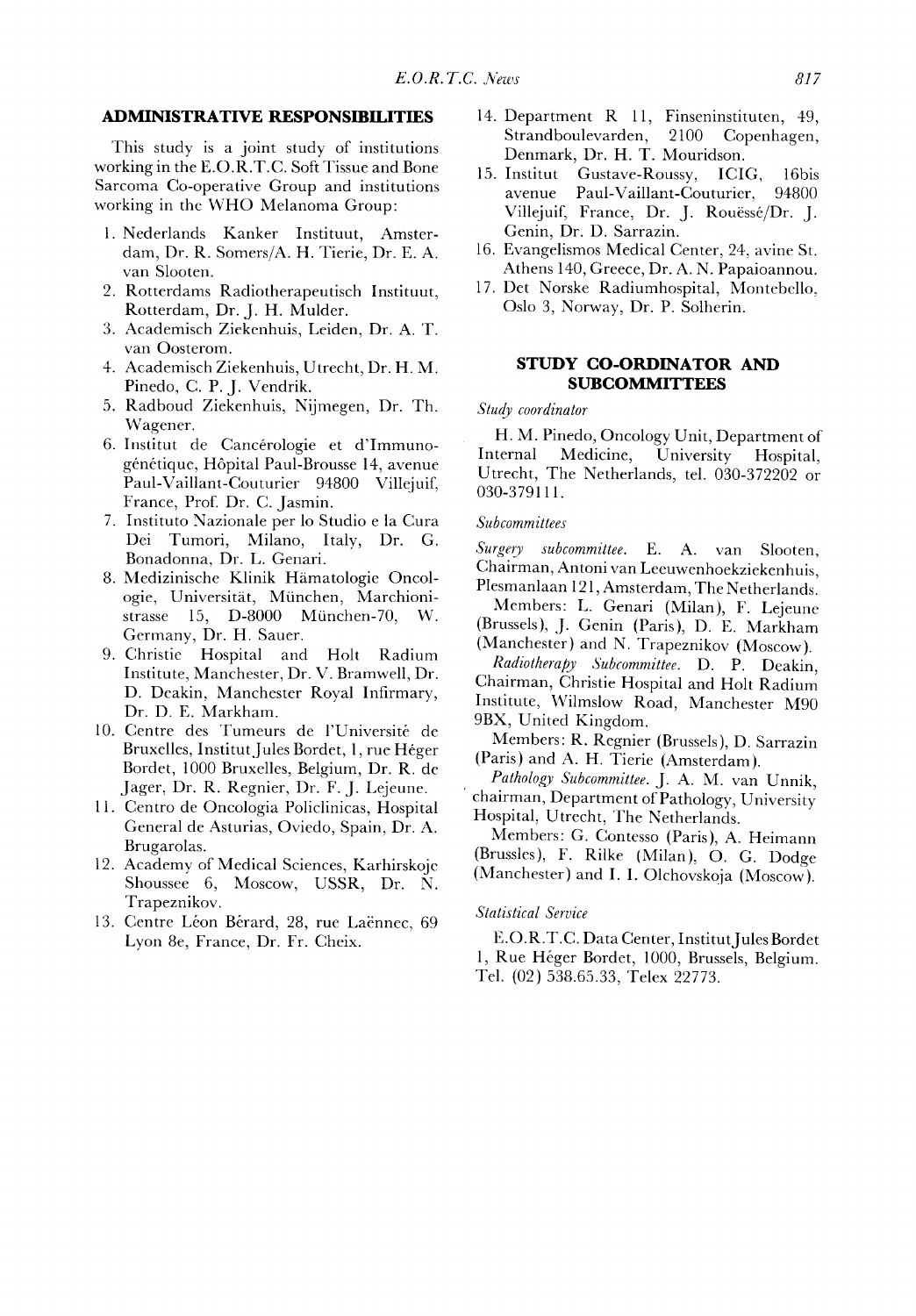### *818 E.O.R.T.C. News*

#### **REFERENCES**

- 1. J. CANTIN, G. P. McNEER, F. CHU and R. BOOKER, The problem of local recurrence after treatment of soft tissue sarcoma. *Ann. Surg.* 168, 47 (1968).
- 2. H. T. ENTERLINE, J. D. CULBERSON, R. B. ROCHLIN and L. W. BRADY, Liposarcoma. A clinical and pathological study of 53 cases. *Cancer (Philad.*) 13, 932 (1960).
- 3. F.M. ENZINGER and M. SHIRAKI, Alveolar rhabdomyosarcoma; an analysis of 110 cases. *Cancer (Philad.)* 24, 18 (1969).
- 4. R. G. MARTIN, J. J. BUTLER and S. J. ABORES, Soft tissue tumors, In *Tumors of Bone and SoJt Tissue.* (Edited by M. D. Anderson Hospital) p. 333. Year Book Medical Publishcrs Chicago (1965).
- 5. G.T. PACK and J. c. PIERSON, Liposarcoma. A study of 105 cases. *Surgery* 36, 687 (1954).
- 6. G. T. PACK and W. F. EBERHART, Rbabdomyosarcoma of skclctal muscle: report of 100 cases. *Surgery* **32,** 1023 (1952).
- 7. H. D. Surr, W. O. RUSSELL and R. G. MARTIN, Management of patients with sarcoma of soft tissue in an extremity. *Cancer (Philad.)* 31, 1247 (1973).
- i; D.E. WAGNER, G. RAMIREZ, A..]. WEISS and (3. HILL, Combination phasc I I I study of imidazole carboxamide (NSC-45388). *Oncology* 26, 310 (1972).
- 9. H. D. Surr, W. O. RUSSELL, R. G. MARTIN, Sarcoma of soft tissue: clinical and histopathological parameters and response to treatment, *Cancer (Philad.)*  35, 1478 (1975).
- 10. M. H. SHIU, E. B. CASTRO, S. F. HADJU, J. G. FORTNER, Surgical treatment of 297 soft tissue sarcomas of the lower extremity. Ann. Surg. 182, 597 (1975).
- 11. J. D. PRITCnARD, E. H. SOULE, W. F. TAYLOR, J. C. IVINS, Fibrosarcoma. A clinicopathologic and statistical study of 199 tumors of the soft tissues of the extremities and trunk. *Cancer (Philad.)* 33, 888 (1974).
- 12. If. D. SUIT and W. O. RUSSELL, Radiation therapy of soft tissue sarcomas. *Cancer (Philad,)* 36, 579 (1975).
- 13. P. A. RESZEL, E. H. SOULE and M. B. COVENTRY, Liposarcoma of extremities and limb girdles. *J. Bone Jt. Surg.* **48A**, 229 (1966).
- 14. A. P. STOUT, Sarcoma of the soft parts. *J. Mo. St., med. Ass.* **44,** 329 (1947).
- 15. A. P. STOUT, Fibrosarcoma-the malignant tumor of fibroblasts. *Cancer (Philad.)* **1,** 30 (1948).
- 16. H. W. FERRELL and W. J. FRABLE, Soft part sarcoma revisited. *Cancer (Philad.)* **30,** 475 (1972).
- 17. H.O. HUSTU, D. PINKEL and C. B. PRATT, Treatment of clinically localised Ewing's sarcoma with radiotherapy and combination chemothcrapy. *Cancer (Philad.)* **30,** 1522 (1972).
- 18. D. H. MACKENZIE, Synovial sarcoma. *Cancer (Philad.)* **19,** 169 (1966).
- 19. M.J. McMAsTER, E. H. SOULE and J. C. IVINS, Hemangiopericytoma; a clinicopathologic study and long-term follow-up of 60 patients. *Cancer (Philad.)*  36, 2232 (1975).
- 20. B. VAN DER WERF-MEssING and J. A. M. VAN UNNIK, Fibrosarcoma of soft tissues-A clinicopathologic study. *Cancer (Philad.*) **18,** 1113 (1965).
- 21. G. P. McNEER, J. CANTIN, F. C. CHU and J. J. NICKSIN, Effectiveness of radiation therapy in the management of sarcoma of the soft somatic tissues. *Cancer (Philad.)* **22,** 391 (1968).
- 22. H. PERRY and F. C. CHU, Radiation therapy in the palliative management of soft tissue sarcomas. *Cancer (Philad.)* 15, 179 (1962).
- 23. B. WINDEYER, S. DISCHE, C. M. MANSFIELD, The place of radiotherapy in the management of fibrosarcoma of soft tissues. *Clin. Radiol*. **17,** 32 (1966).
- 24. H. M. PINEDO and Y. KENIS, Chemotherapy of advanced soft-tissue sarcomas in adults. *Cancer Treatment Rev.* 4, 67 (1977).
- 25. H. M. PINEDO, B. A. CHABNER, M. G. NIEUWENHUIS and S. A. ROSENBERG, Soft tissue sarcoma in adults. In *Randomized Trials in Cancer: A critical Review of Sites.* (Edited by M. J. Staquet) Vol. 4 of the Monograph series of the E.O.R.T.C.p. 359. Raven Press, New York (1978).
- 26. J. R. WILBUR, W. W. SUTOW, M. P. SULLIVAN and J. F. GOTTLIEB, Chemotherapy of sarcomas. *Cancer (Philad.*) **37,** 765 (1975).
- 27. J. A. GOTTLIEB, L. H. BAKER, R. M. O'BRYAN, J. G. SINKOVICS, B. HOOGSTRATEN, J. M. QUAGLIANA, S. E. RIVKIN, G. P. BODEY, SR., V. T.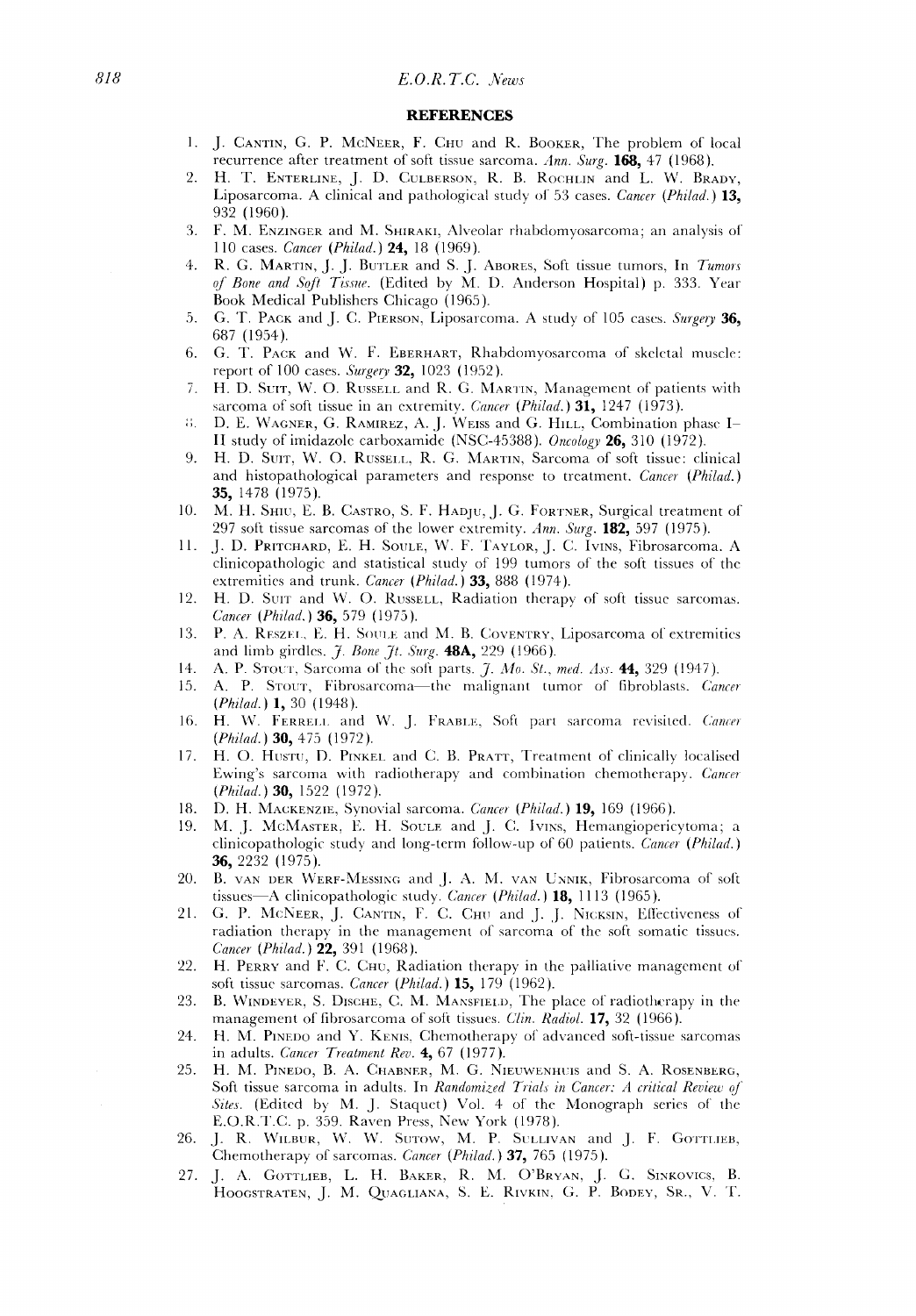RODRIGUEZ, E. BLUMENSCHEIN, S. BALCERZAK and T. E. MOON, Adriamycin (NSC-123127) used alone and in combination for soft tissue and bony sarcomas. *Cancer Chemother. Rep.* 3, 6, 271 (1975).

- 28. J. A. GOTTLIEB, R. S. BENJAMIN, L. H. BAKER, R. M. O'BRYAN, J. G. SINKOVICS, B. HOOGSTRATEN, J. M. QUAGLIANA, S. E. RIVKIN, G. P. BODEY, SR., V. T. RODRIGUEZ, G. R. BLUMENSCHEIN, J. H. SAIKI, C. COLTMAN, JR., M. A. BURGESS, P. SULLIVAN, T. THIGPEN, R. BOTTOMLEY, S. BALCERZAK and T. E. MOON, Role of DTIC (NSC-45388) in the chemotherapy of sarcomas. *Cancer Treatment Rep.* 60, 199 (1976).
- 29. J. K. LUCE, W. G. THURMAN and B. L. Isaacs, Clinical trials with the antitumor agent 5-(3,3-dimethyl-l-triazeno) imidazole-4-carboxamide (NSC-45388). *Cancer Chemother. Rep.* 54, 119 (1970).
- 30. D. E. BERGSAGEL and W. C. LEVlN, A prelusive clinical trial of cyclophosphamide. *Cancer Chemother. Rep.* 8, 120 (1960).
- 31. D. R. KORST, F. D. JOHNSON, E. P. FRENKEL and W. L. CHALLENGER, Preliminary evaluation of the effect of cyclophosphamide on the course of human neoplasms. *Cancer Chemother. Rep.* 30, 13 (1963).
- 32. B.C. KORBITZ, H. L. DAVIS, JR., G. RAMIREZ and F. J. ANSFIELD, LOW dose of vincristine (NSC-67574) for malignant disease. *Cancer Chemother. Rep.* 53, 249 (1969).
- 33. D. M. WHITELAW, O. H. COWAN, F. R. CASSIDY and T. A. PATTERSON, Clinical experience with vincristine. *Cancer Chemother. Rep.* 30, 13 (1963).
- 34. D. P. GRISWOLD, W. R. LASTER, JR. and F. M. SCHABEL, JR., Therapeutic potentiation by adriamycin and 5-(3,3-dimethyl-l-triazeno)-imidazole-4 carboxamide against B16 melanoma, C3H breast carcinoma. Lewis lung carcinoma and leukemia LI210. *Proc. Amer. Assoc. Cancer Res.* 14, 15 (1973).
- 35. G. BERETTA, G. BONADONNA, E. BAJETTA, G. TANCINI, M. DE LENA, A. AZZARELLI and U. VERONESI, Combination chemotherapy with DTIC (NSC-45388) in advanced malignant melanoma, soft tissue sarcomas and Hodgkin's disease. *Cancer Treatment Rep.* 60, 205 (1976).
- 36. H.M. PINEDO, C. P. J. VENDRIK, M. STAQUET, Y. KENIS and R. SYLVESTER, Protocol for advanced soft tissue sarcoma. *Europ. j. Cancer* 13, 765 (1977).
- 37. S. S. DONALDSON, J. R. CASTRO, J. R. WILBURT and R. H. JESSE, Rhabdomyosarcorna of head and neck in children. *Cancer (Philad.)* 31, 26 (1973).
- 38. H. M. PINEDO and P. A. VOUTE, Combination chemotherapy in soft tissue sarcomas. In *Recent advances in cancer treatment*. (Edited by M. J. Staquet) Vol. 3 of the Monograph Series of the E.O.R.T.C., p. 301. Raven Press, New York (1977).
- 39. C. B. PRATT, Response of childhood rhabdomyosarcoma to combination chemotherapy. *J. Pediat*. **74,** 791 (1969).
- 40. C. B. PRATT, D. H. JAMES, JR., C. P. HOLTON and D. PINKEL, Combination therapy including vincristine (NSC-67574) for malignant solid tumors in children. *Cancer Chemother. Rep.* 52, 489 (1968).
- 41. N. JAFFE, E. FREI, D. TRAFFIS and Y. BISHOP, Adjuvant methotrexate and citrovorum-factor treatment of osteogenic sarcoma. *New Engl. J. Med.* 291, 994 (1974).
- 42. T. C. POMEROY and R. E. JOHNSON, Combined modality therapy of Ewing's sarcoma. *Cancer (Philad.)* 35, 36 (1975).
- 43. C. M. TOWNSEND, F. R. EILBER and D. L. MORTON, Skeletal and soft tissue sarcomas: results of surgical adjuvant chemotherapy. *Proc. Amer. Soc. Clin. Oncol.* 265 (1976).
- 44. P. SORDILLO, G. B. MAGILL, J. HOWARD and R. B. GOLBEY, Adjuvant chemotherapy of adult soft part sarcomas with "Alomad". *Proc. Amer. Soc. clin. Oncol.* **19,** 353 (1978).
- 45. S. A. ROSENBERG, H. KENT, J. COSTER, B. L. WEBBER, R. YOUNG, B. A. CHABNER, A. R. BAKER, M. F. BRENNAN, P. B. CHREFIAN, M. H. COHEN, E. V. DEMoss, H. F. SEARS, C. SEIPP and R. SIMON, Prospective randomised evaluation of the role of limb sparing surgery, radiation therapy and adjuvant chemotherapy in the treatment of adult soft tissue sarcomas. *Surgery* 84, 62 (1978).